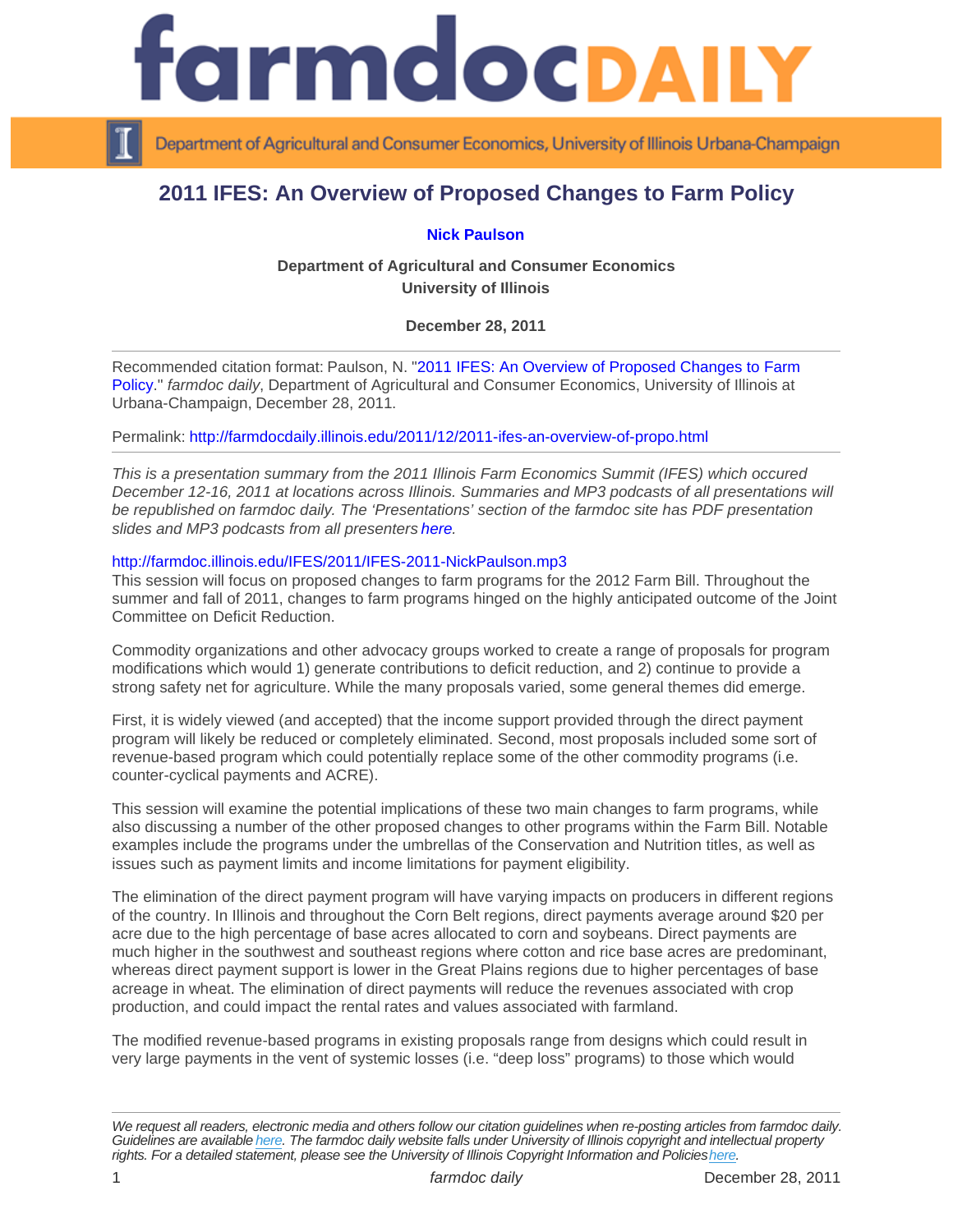augment crop insurance coverage by providing capped payments covering "shallow" revenue losses. Furthermore, compared to the current ACRE program, proposed changes would base revenue coverage on different price and/or yield measures. This session will review the range of programs being proposed and discuss their potential impacts in Illinois relative to existing programs.

With the failure of the "Super Committee" to reach a consensus by the November 2011 deadline, the debate surrounding the writing of the Farm Bill will likely be extended well into 2012. Thus, while the range of proposals offered by commodity groups and the recommendations from the Senate Agriculture Committee can provide guidance as to expected changes to farm programs, discussion and analysis of farm programs will remain highly speculative over the coming months.